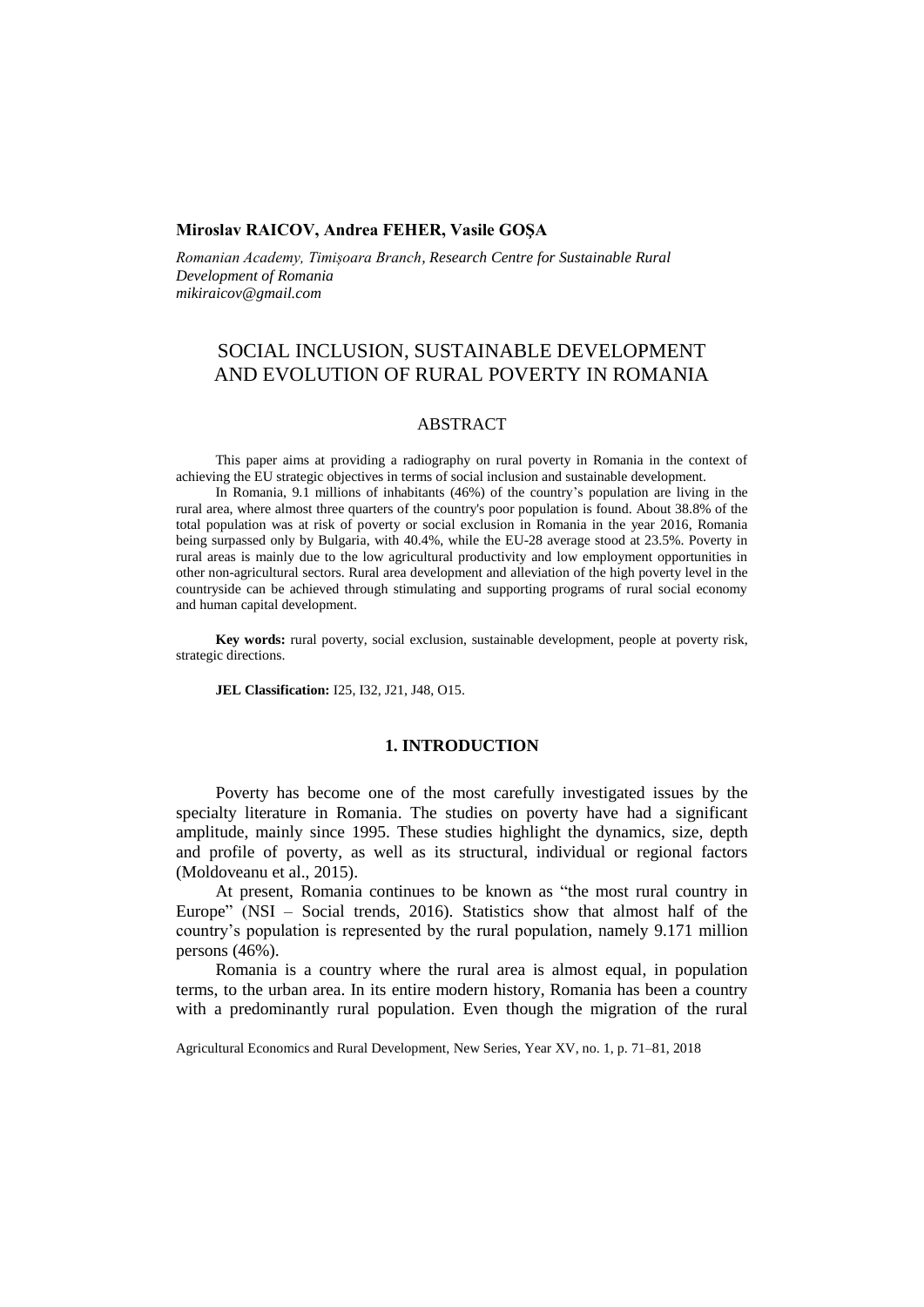population to towns was a consistent phenomenon and will also continue in the next dozens of years, the rural issue will continue to be critical issue for our country.

Most rural people are working in the agriculture, forestry and fisheries sector (41.3 %), while only 32.6 % are employed in the secondary sector and 26.1%, in the tertiary sector. Most people who are working in agriculture are self-employed, and the number of employees in agriculture represents only 5.45 % of the total number of employees in the country's economy (Raicov et al., 2016).

Worldwide, the development of rural areas focuses the attention and resources not only of national authorities, but also of the international community. Rural development is a field of interest not only for the countries with a numerous rural population, but also for the economically developed countries, where things are not only driven by the differences in the living standard of the different population categories. For instance, the old countries of the European Union have gone beyond the rural area situation in the first years when they established the Common Agricultural Policy foundations. At present, the living standard in the rural areas is comparable to that in the urban areas, and the incomes obtained here are comparable to the urban incomes, while the profits from the economic activities in the rural area are quite similar to those from other industries (Doltu, 2011).

# **2. MATERIAL AND METHOD**

For the elaboration of this paper, the following methods were used: analysis, synthesis, comparison, deduction and induction. The data were taken over from the Eurostat statistics and the national statistics, as well as from various national and international publications, on the basis of which we made our own calculations and interpretations. The indicators used for determining the poverty level in the rural area are the following:

1. Volume of the economically active population, *which reflects the size of the labour force recruitment pool, including all the persons who have a job or who are looking for a job.*

*2. Rural population's employment rate*, calculated as ratio of employed population to total population, highlights the risk of not having an occupation and thus of not benefiting from incomes or other revenues to satisfy the existence needs.

*3. Unemployment rate,* calculated as share of the unemployed in the active population, expresses the active population's vulnerability to unemployment, indicating the directions in which the employment programs should be oriented.

*4. The unemployed structure by training level* reflects the risk of being unemployed by educational level and shows which are the most vulnerable educational categories that need corrective interventions through training, qualification and re-training courses that increase the chances of access to a job.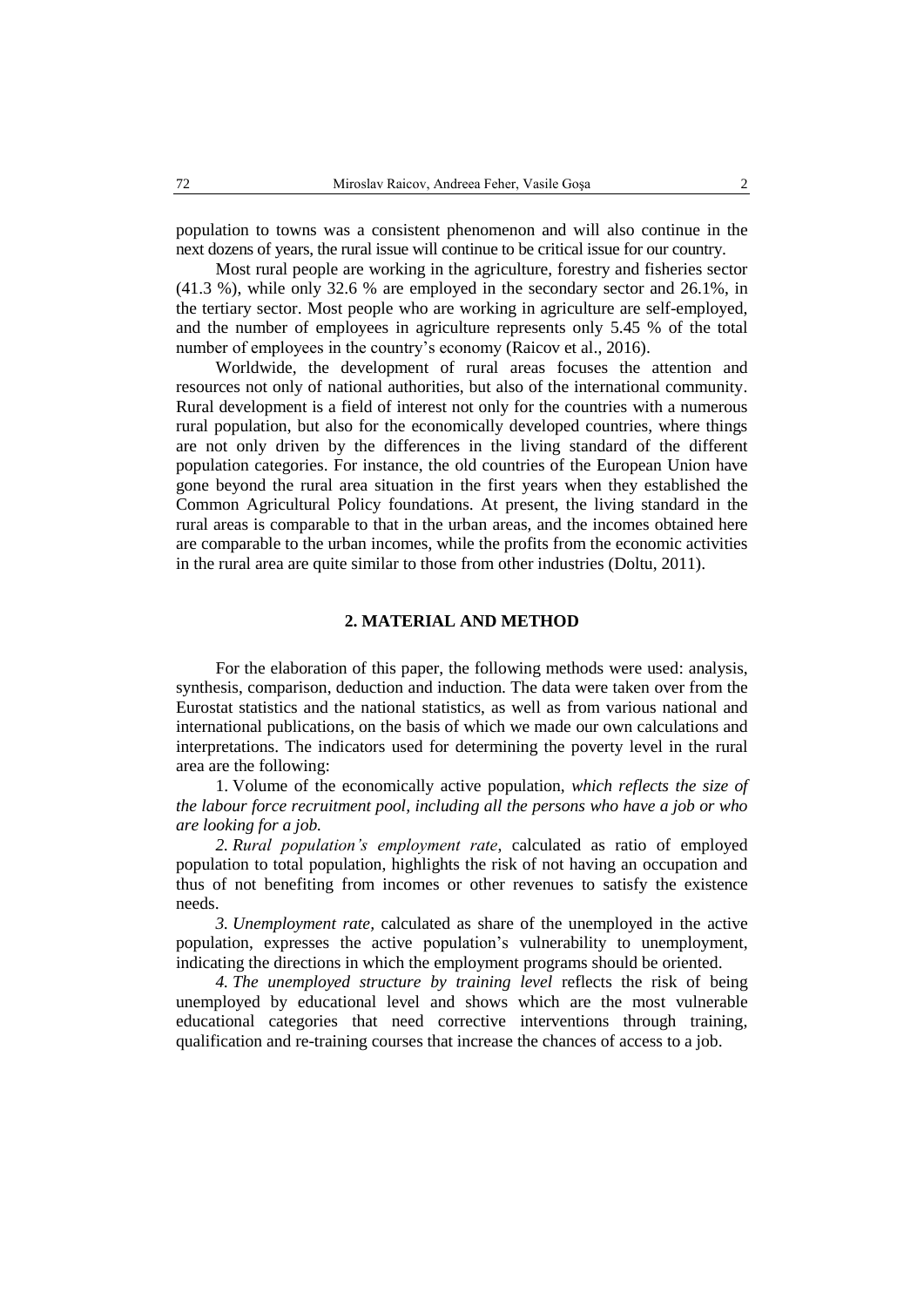5. *The persons at risk of poverty after social transfers* represent the percentage of persons with equivalized disposable incomes below 60% of the median equivalized disposable income after social transfers (Burns, 2013).

*6. Material deprivation* covers indicators regarding the economic constraints and the purchase of durable goods. The "severely disadvantaged people in terms of material resources" are living in extreme conditions constrained by the lack of resources and cannot afford at least four of the following: payment of utilities and living expenses in due time (mainly utility expenditures); payment of one vacation per year, far from home; consumption of meat, chicken, fish (or protein equivalent) at least every two days; the possibility to cover some extra payments from own resources; owning a mobile phone (or a fixed telephone line); owning a color TV; owning a washing machine; owning a personal car; ensuring proper heating on the dwelling.

7*. The people living in households with low work intensity* are defined as people aged 0–59 years who are living in households where the members of working age worked less than 20% of their total potential in the last year (Eurostat, 2012).

### **3. RESULTS AND DISCUSSIONS**

The indicators used for poverty degree determination are multiple: from demographic factors, employment, incomes and expenses, dwelling, heritage and properties, education and health, social networks, up to community factors (Paraschiv, 2008). Among these, the most important ones are education and employment, which are strongly correlated. A higher educational and vocational training level gives people the chance of access to a paid job and to obtain a better position on the labor market, and, implicitly, a better, regular and secure income that provides protection against poverty.

In the year 2016, the active population in Romania totalled 8.9 million people, out of which 4 million were persons coming from the rural area, down in the investigated period, which means that an increasingly high share of the population of working age falls in the category of inactive people, being excluded from the labor market (Figure 1).

The total employed population in the rural area amounted to about 3.8 million persons in the year 2016, down by about 525 thousand persons compared to the year 2005 (Figure 2). In the population of working age (15–64 years old), the employment rate was 61.7% in the rural area and 61.3% in the urban area, declining in the recent years.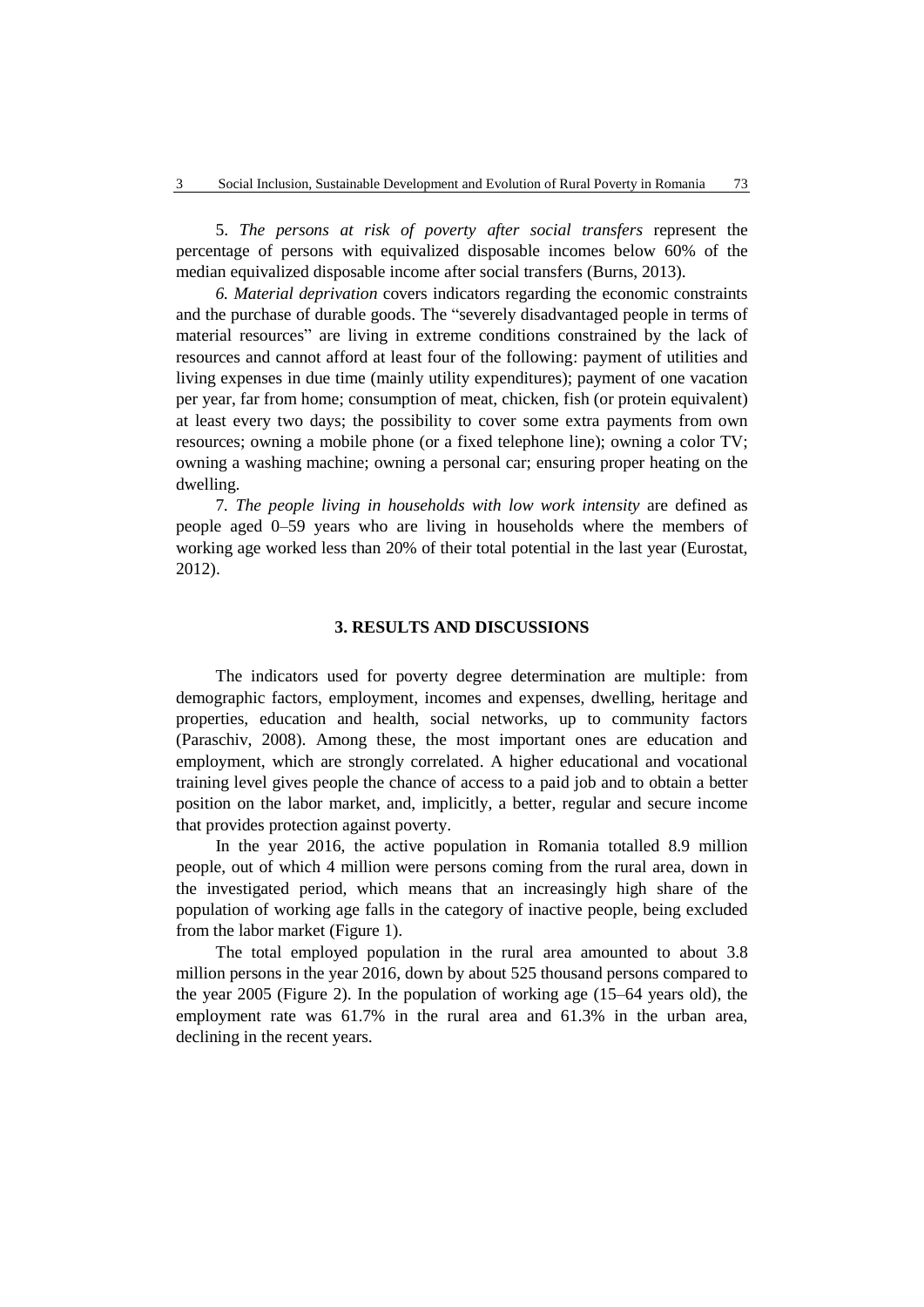

*Source*: Tempo Online, National Institute of Statistics.

Figure 1. Active population (thousand persons).



*Source*: Tempo Online, National Institute of Statistics.

Figure 2. Employed population (thousand persons).

The number of unemployed persons in the rural area is on the rise. In the year 2005, 233,000 unemployed people were registered, while in the year 2016 their number increased to 252,000 (Figure 3). The number of the unemployed people decreased instead in the urban area in the investigated period.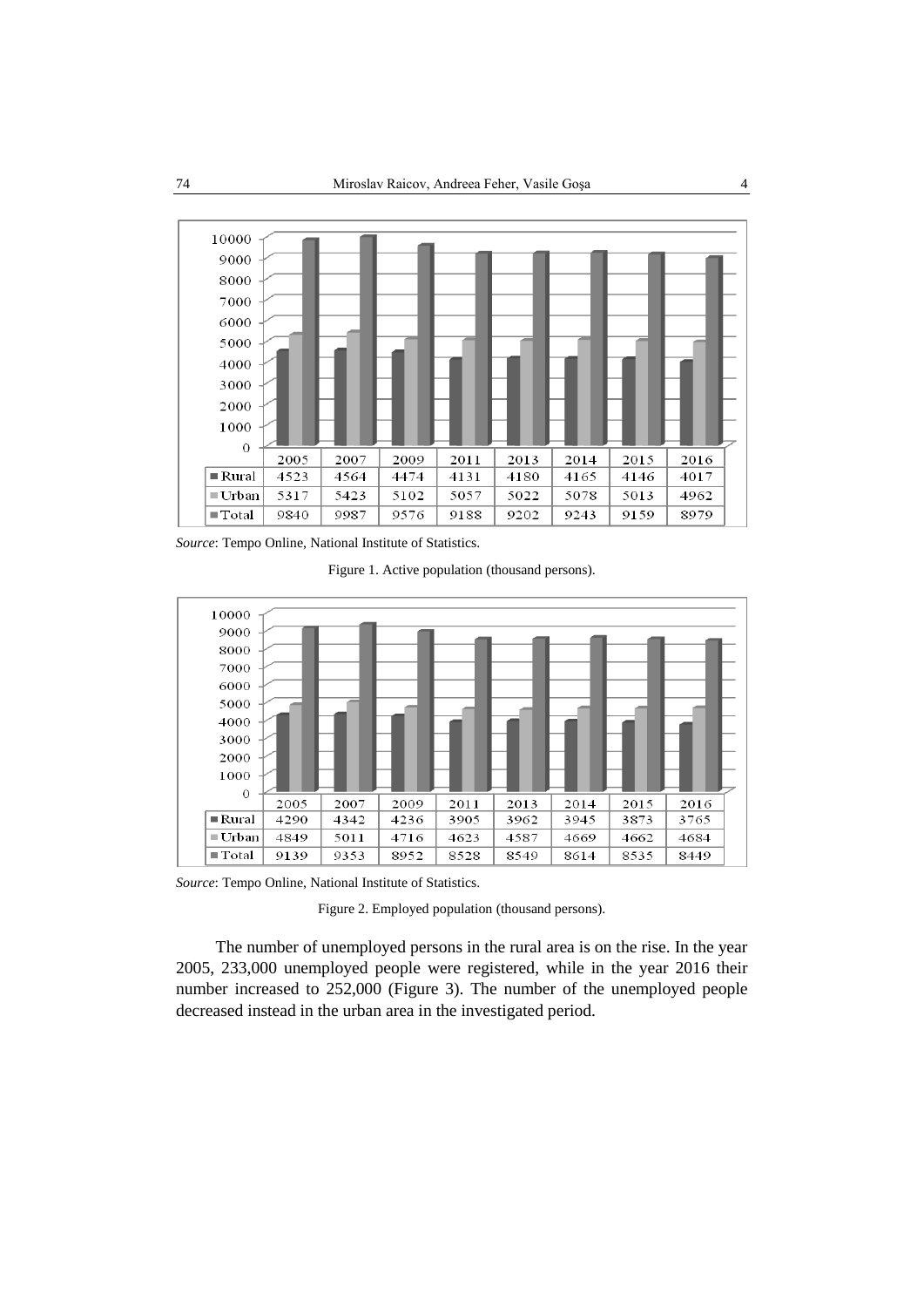

*Source*: Tempo Online, National Institute of Statistics.

Figure 3. Unemployed population (thousand persons).

Even though the unemployment rate is lower in the rural area, according to statistics, there are lower opportunities to find jobs here, because of the weaker economic activity compared to the urban area. In reality the unemployment rate in the rural area is much higher, as a significant number of unemployed people are not registered at the National Employment Agency.



*Source*: Tempo Online, National Institute of Statistics.

Figure 4. Unemployment rate (%).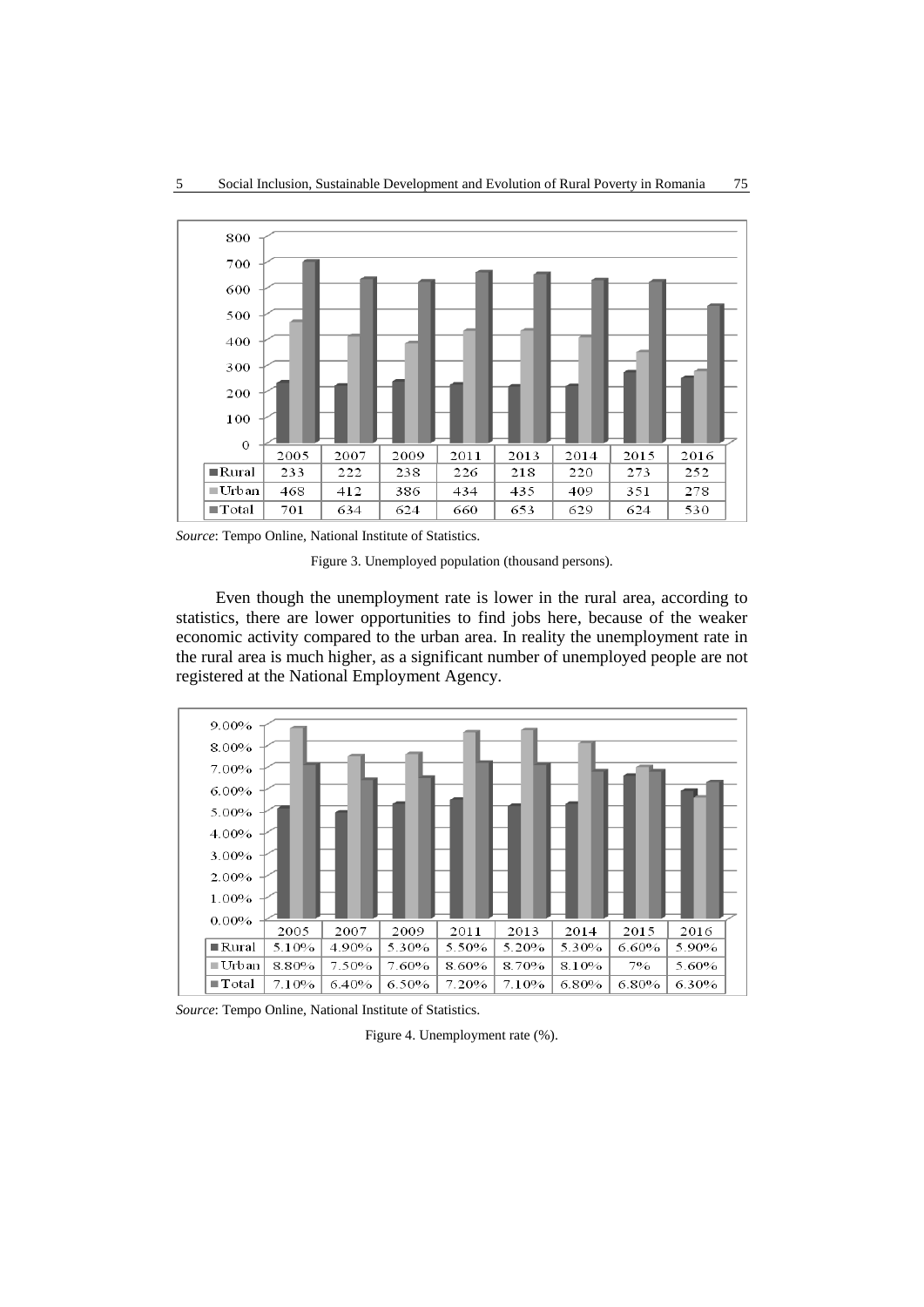Unemployment rate in Romania is lower compared to other countries in the region, as well as to the European Union average. The living standard in rural Romania is much lower both compared to the countries in the region (maybe except for Bulgaria), and mainly to that of the rural regions in the EU Old Member States.

| Country  | 2007 | 2008 | 2009 | 2010 | 2011 | 2012 | 2013 | 2014 | 2015 | 2016 |
|----------|------|------|------|------|------|------|------|------|------|------|
| Bulgaria | 6.9  | 5.6  | 6.8  | 10.3 | 11.3 | 12.3 | 13.0 | 11.4 | 9.2  | 7.6  |
| Germany  | 8.5  | 7.4  | 7.6  | 7.0  | 5.8  | 5.4  | 5.2  | 5.0  | 4.6  | 4.1  |
| France   | 8.0  | 7.4  | 9.1  | 9.3  | 9.2  | 9.8  | 10.3 | 10.3 | 10.4 | 10.1 |
| Hungary  | 7.4  | 7.8  | 10.0 | 11.2 | 11.0 | 11.0 | 10.2 | 7.7  | 6.8  | 5.1  |
| Poland   | 9.6  | 7.1  | 8.1  | 9.7  | 9.7  | 10.1 | 10.3 | 9.0  | 7.5  | 6.2  |
| Romania  | 6.4  | 5.6  | 6.5  | 7.0  | 7.2  | 6.8  | 7.1  | 6.8  | 6.8  | 5.9  |
| $EU-28$  | 7.2  | 7.0  | 9.0  | 9.6  | 9.7  | 10.5 | 10.9 | 10.2 | 9.4  | 8.5  |

*Unemployment rate in the European Union (%)*

*Source:* Eurostat, online database*:* une\_rt\_a, 2017.

In the year 2008, the labor force employed in Romania's agriculture accounted for 28.4% of the employed population, and it decreased to 23.5% by the year 2015. The labor force employed in agriculture decreased with Romania's accession to the EU. A significant part of this labor force migrated to the countries from Western Europe. Another reason of this decline would be the continued mechanization of agriculture and farmland consolidation.

Romania ranks  $1<sup>st</sup>$  in the EU as percentage of the labor force employed in agriculture. The EU-28 average is 5%, in Germany this value is 1.5%, in France 2.8%, only Bulgaria having around 19% of its population employed in agriculture.

| Country  | 2008 | 2009 | 2010 | 2011 | 2012 | 2013 | 2014 |
|----------|------|------|------|------|------|------|------|
| Bulgaria | 19.3 | 19.7 | 19.7 | 19.6 | 18.9 | 19.2 | 19.4 |
| Germany  | 1.6  | 1.6  | 1.6  | 1.6  | 1.6  | 1.5  | 1.5  |
| France   | 2.9  | 2.9  | 2.8  | 2.8  | 2.8  | 2.8  | 2.8  |
| Hungary  | 7.1  | 7.1  | 7.2  | 6.9  | 7.2  | 6.9  | 6.7  |
| Poland   | 14.0 | 13.3 | 13.0 | 12.9 | 12.6 | 12.0 | 11.5 |
| Romania  | 28.4 | 28.2 | 29.1 | 27.6 | 28.1 | 27.8 | 26.8 |
| $EU-28$  | 5.4  | 5.4  | 5.4  | 5.2  | 5.1  | 5.0  | 5.0  |

*Table 2* Active population employment rate in agriculture in the European Union (%)

*Source:* Eurostat, online database: lfsi\_grt\_a, 2017.

Following the analysis of the indicators presented above, we can say that a significant part of the rural population has unsecure, seasonal jobs, from which they gain low and irregular incomes, which do not cover the health and unemployment insurances, thus deepening poverty.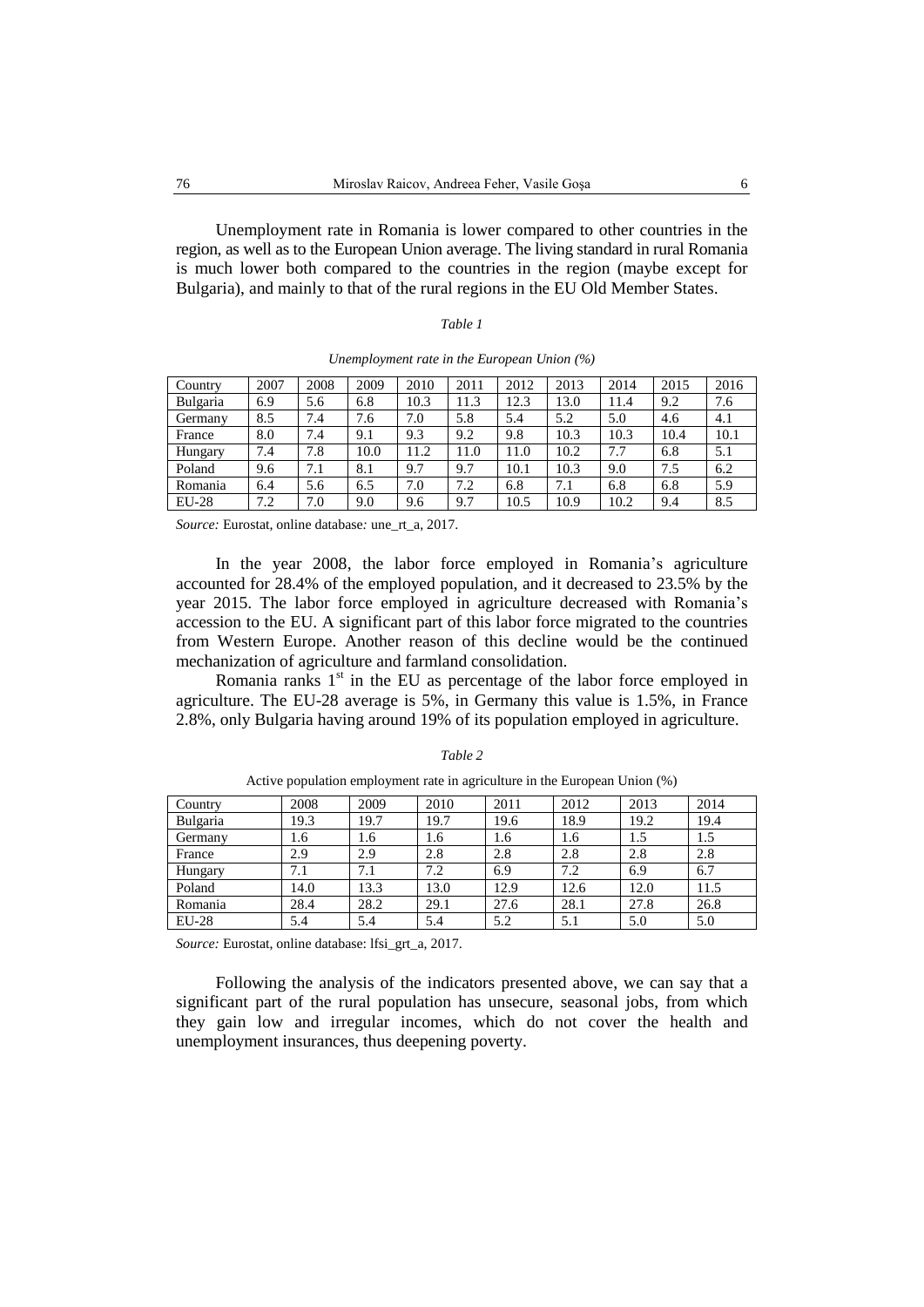As regards the educational level of the unemployed in the rural area, we can notice that most of them graduated primary, secondary and vocational schools (51.67%); those who graduated high school represent about 42.79%, while 3.59% are higher education graduates, as against the unemployed in the urban area, who represent 10.57%.

|                     | Rural  |       | Urban  |       | Total  |       |  |
|---------------------|--------|-------|--------|-------|--------|-------|--|
|                     | No.    | %     | No.    | $\%$  | No.    | $\%$  |  |
| No school graduated | 2744   | 1.09  | 3589   | 1.29  | 6333   | 1.20  |  |
| Primary             | 12208  | 4.85  | 8610   | 3.10  | 20818  | 3.93  |  |
| Secondary           | 72193  | 28.68 | 43811  | 15.75 | 116004 | 21.89 |  |
| Vocational          | 45661  | 18.14 | 40233  | 14.46 | 85894  | 16.21 |  |
| High school         | 107720 | 42.79 | 128814 | 46.31 | 232534 | 43.89 |  |
| Post-high school    | 2155   | 0.86  | 10111  | 3.64  | 12266  | 2.31  |  |
| Higher education    | 9038   | 3.59  | 46983  | 16.89 | 56021  | 10.57 |  |
| Total               | 251719 | 100   | 278151 | 100   | 529869 | 100   |  |

| Table 3                                            |  |
|----------------------------------------------------|--|
| The educational structures of the unemployed, 2016 |  |

*Source*: Tempo Online, National Institute of Statistics.

The transformations that took place in the Romanian society after 1989 also involved a deep reform of the education system. The education reform in Romania went through several stages and also targeted the schools in the rural area.



*Source*: Tempo Online, National Institute of Statistics.

Figure 4. Evolution of the number of primary and secondary schools.

In the period 1996–2016, the number of primary and secondary schools decreased, mainly in the rural area, from 11,330 in the year 1996 to 2,787 in the year 2016. This was mainly due to birth rate decrease after 1989 and to the increasingly precarious economic situation in the rural areas. Another cause is the population's migration from village to town, as well as the closing down of many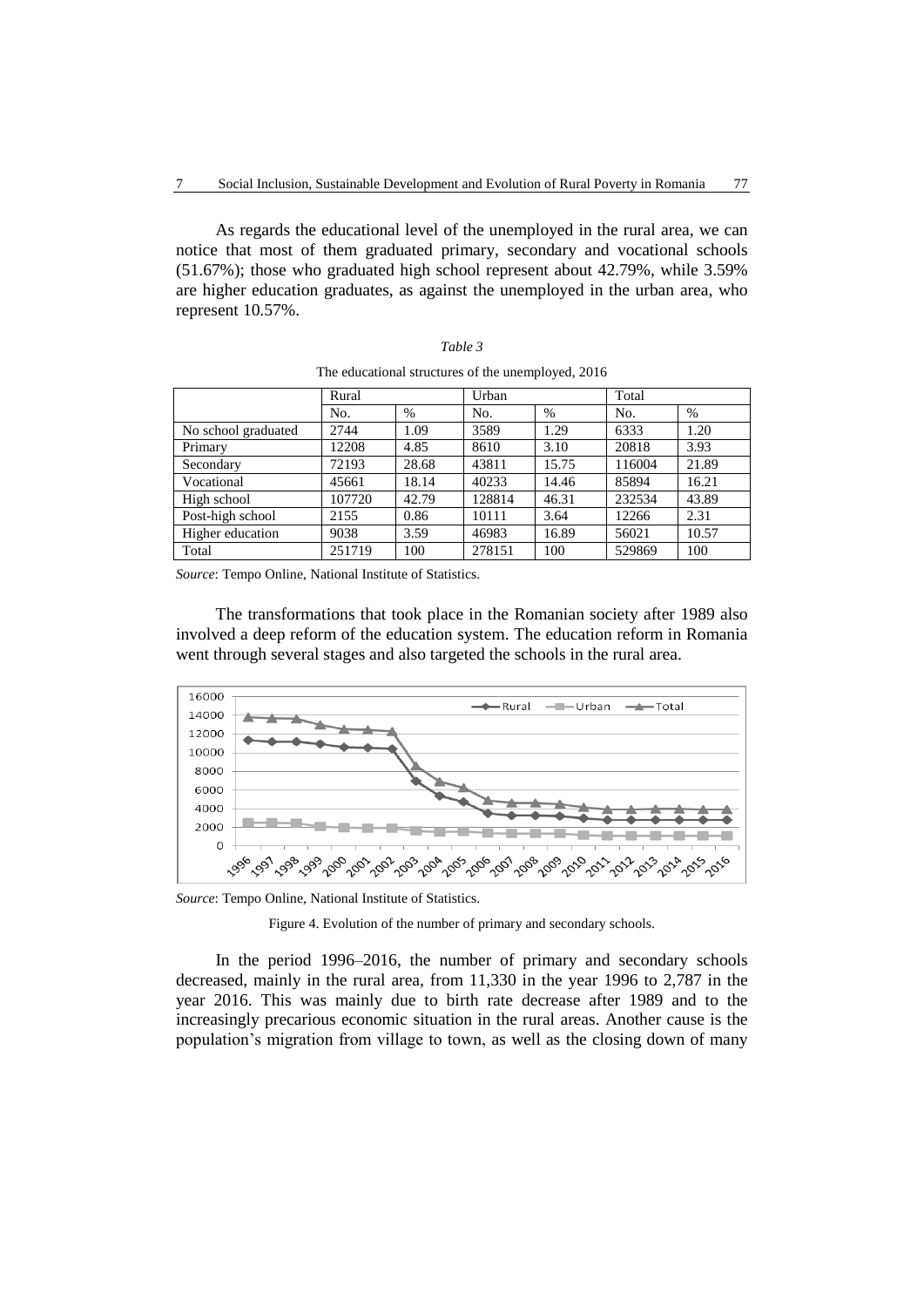education units because of the low number of pupils and their moving to other school units.

|                                                                                 |                |      | I OVULLY INGILATOID |      |         |      |      |      |
|---------------------------------------------------------------------------------|----------------|------|---------------------|------|---------|------|------|------|
| Indicators                                                                      | R <sub>O</sub> |      |                     |      | $EU-28$ |      |      |      |
|                                                                                 | 2007           | 2012 | 2015                | 2016 | 2007    | 2012 | 2015 | 2016 |
| People at risk of<br>poverty or social<br>exclusion, % of the<br>population     | 47.0           | 43.2 | 37.4                | 38.8 | 24.5    | 24.8 | 23.8 | 23.5 |
| Persons at risk of<br>poverty after social<br>transfers, % of the<br>population | 24.6           | 22.9 | 25.4                | 25.3 | 16.6    | 16.8 | 17.3 | 17.3 |
| Persons subjected to<br>severe material<br>deprivation, % of the<br>population  | 38.0           | 31.1 | 22.7                | 23.8 | 9.2     | 9.9  | 8.1  | 7.5  |
| Persons living in<br>households with low<br>work intensity, % of<br>population  | 9.9            | 7.9  | 7.9                 | 8.2  | 9.8     | 10.6 | 10.7 | 10.5 |

| Table 4            |
|--------------------|
| Poverty indicators |

*Source:* Eurostat, online database: tsdsc 100, tsdsc 280, tsdsc 270, tsdsc 310.

In the year 2016, in Romania, 7,694 thousand persons (38.8%) of total population were at risk of poverty or social exclusion, out of which 5,006 thousand persons were at risk of poverty (with an income lower than 60% of the average disposable income), 4,707 thousand persons were facing severe lack of material resources and 1,230 thousand persons were living in households with very low work intensity. The level of poverty or social exclusion in Romania decreased in the investigated period from 47% in the year 2007 to 38.8% in 2016. This indicator places Romania on the first place in the European Union.

The prevailing poverty form in Romania is the severe material deprivation that affected 23.8% of the country's population in the year 2016, as against the EU-28 average of 7.5%. Among the deprivation types, the economic deprivation prevails, which has increased since 2010. The lack of financial resources leads to insufficient nutrition, living in precarious conditions, difficulty to deal with unexpected expenses, lack of annual holidays. The population living in households with very low work intensity accounted for 8.2% of the population in 2016, as compared to the EU-28 average of 10.5%. At national level, higher shares of persons at risk of poverty risk or social exclusion are found in the following regions: North-East, South-East and South-West Oltenia (Feher et al., 2014).

As poverty is mainly present in the rural area, the anti-poverty policies and programs promoted at national level, no matter how well-designed and efficient they are, they cannot solve the problem in the absence of a consistent support from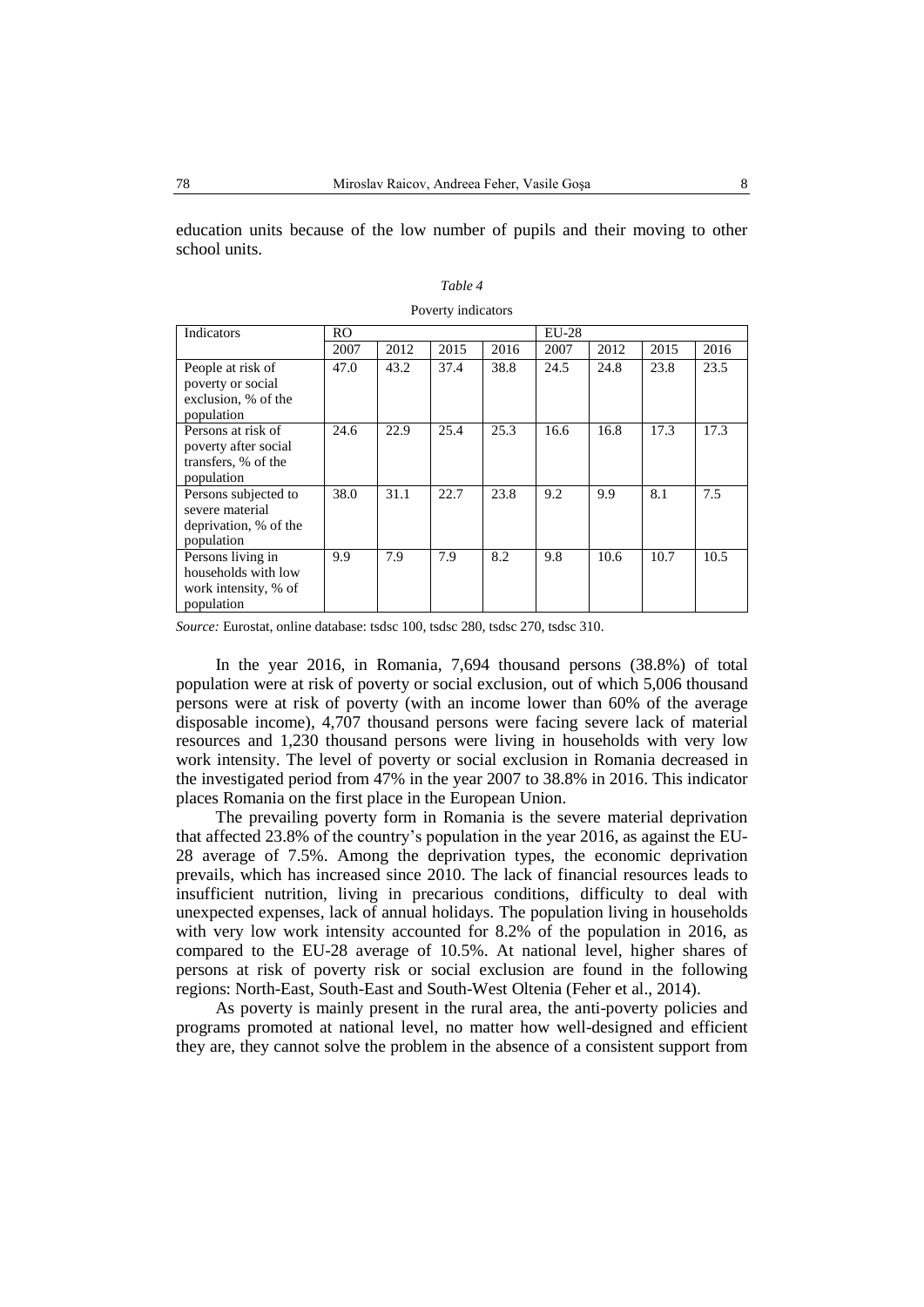development programs and projects. The assumption of poverty as a priority issue by the authorities is therefore essential.

In this context, the development of rural entrepreneurship is an essential factor in poverty alleviation. In the next years for Romania, there is obviously a lot of "free space" here. A better capitalization of the existing opportunities in the rural areas can increase the profit rates of the economic activities.

A good opportunity for entrepreneurship development in the rural areas is represented by the European funds. The National Rural Development Program for the period 2014–2020 contains Measure 6 "Development of Farms and Enterprises", with two sub-measures destined to the non-agricultural business development in the rural area. These sub-measures support investments in the nonagricultural sector, achieved by the newly-established enterprises and also by those already existing in the rural area.

Sub-measure 6.2. "Support for the creation of non-agricultural activities in the rural area" targets the diversification of economic activities towards new nonagricultural activities on the agricultural households, of micro-enterprises and small enterprises, and implicitly, through the creation of new jobs, alternative incomes for the rural population and the declining dependency on the agricultural sector. The eligible beneficiaries are the newly-established and the already existing enterprises, through the farmers or the members of agricultural households in the rural area, who diversify their activity by starting up a non-agricultural business. The public support is 100% non-refundable, with a value up to 70,000 euro in the case of productive activities, healthcare services, sanitary-veterinary services and agro-tourism, and 50,000 euro respectively in the case of other activities granted as a premium (lump sum) (Applicant's Guide, sub-measure 6.2).

Sub-measure 6.4 "Support to investments in the creation and development of non-agricultural activities" aims to boost the business sector and increase the number of non-agricultural activities in the rural areas, to develop the existing nonagricultural activities, to create jobs and increase the rural population's incomes.

The eligible beneficiaries are the newly-established and already existing enterprises, through the farmers or members of agricultural households who diversify their basic farming activity by the development of a non-agricultural activities in the rural area, on the already existing enterprise, which falls in the micro-enterprise and small enterprise category. The non-refundable public support is granted for a period of maximum three years and it will not exceed 200,000 euro/beneficiary over three fiscal years. The intensity of the public non-refundable support is 70%, but it can increase to 90% for the applicants developing production activities, healthcare services, sanitary-veterinary services and agro-tourism, as well as for the farmers who diversify their basic farming activity by developing non-agricultural businesses (Applicant's Guide, sub-measure 6.4).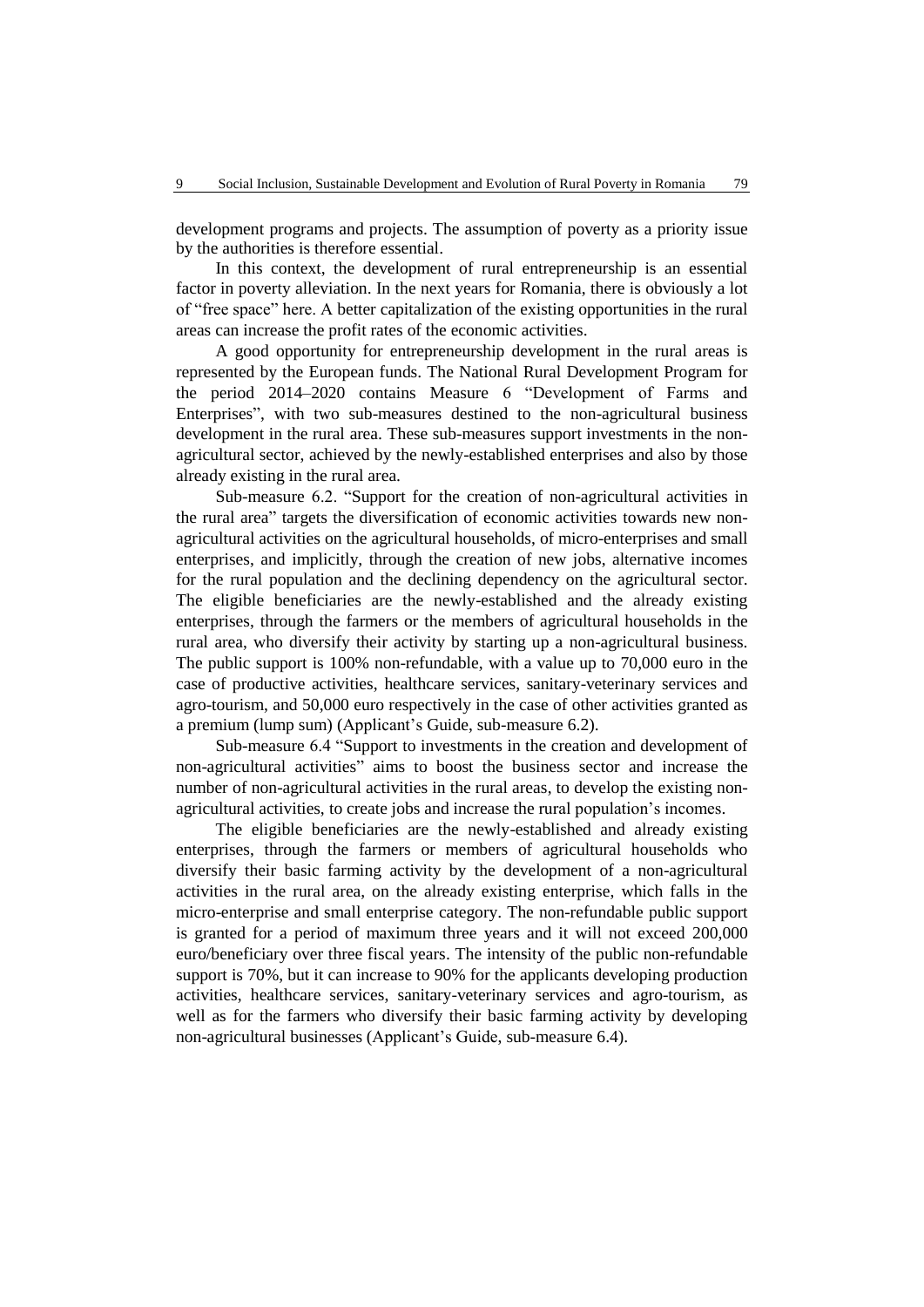#### **4. CONCLUSIONS**

Employment and education represent determining factors for poverty, regardless the residence area. Hence, any anti-poverty strategy should focus on the development and diversification of the labor market, on facilitating the access of disadvantaged groups to the labor market, as well as on the education improvement in Romania.

The rural area development cannot take place in the absence of the rural economy diversification and of education improvement in this area. Although the comparison at the level of young-aged people shows that the rural-urban disparity diminished, rural education and education in general are still considered key problems not only in relation to the anti-poverty policies, but also to the sustainable development of rural areas.

Rural education is facing major difficulties linked to investments in physical infrastructure, number of qualified teaching staff, teaching staff fluctuation, limited access to vocational training, as well as to the continuous training programs for the rural population.

Education enlargement and the professional career preparation in the sense of creating and maintaining certain businesses is an efficient way to maintain the young people in the rural communities. This can be achieved by including certain applied disciplines in the secondary school and high school curricula to generate new possibilities for developing skills in the trade, agricultural or constructions sectors.

At the same time, incentives are created for taking into consideration selfemployed businesses, mainly for the people who consider that they are not sufficiently remunerated by their present employers and would not migrate to towns in search of better prospects.

The Governmental programs aiming at poverty alleviation in the rural areas should have at least two major objectives. The first objective should be based on the increase of agricultural productivity and in the industries based on agriculture. The second objective should focus on encouraging the rural entrepreneurship through the development of non-agricultural activities.

In Romania, rural entrepreneurship can develop in the conditions in which reforms in agriculture and rural development will continue. The continuation of the reforms process in agriculture and rural development can generate many winners and at the same time would face a relatively low resistance from potential losers.

The increase of the number of non-agricultural jobs would immediately result in the increase of the income per capita in the rural areas, would contribute to poverty alleviation and increase the chances of discouraged workers to come back on the labour market. A competitive agricultural sector would facilitate the agroindustrial development of rural areas.